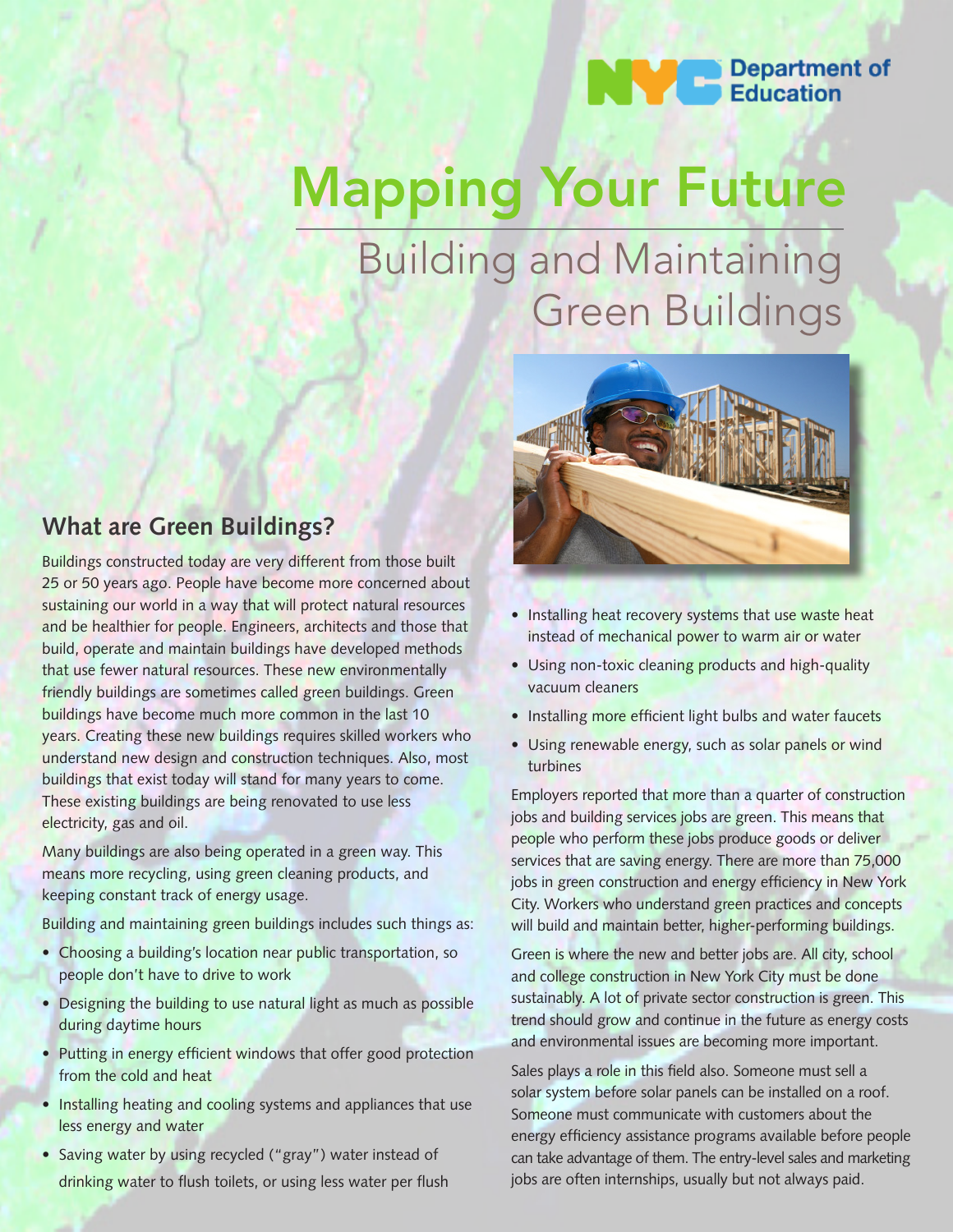# Building Green Buildings Mapping Your Future:

# INCREASING LEVELS OF EDUCATION/TRAINING REQUIRED

# High School Diploma/ Equivalent and Training

### Weatherization Technician/Installer

#### DUTIES:

**Install insulation, doors and windows. May caulk around windows and add sweeps under doors. May also make upgrades to heating and cooling equipment. Requires basic carpentry skills and knowledge of principles of green construction. Also requires attention to detail.**

PAY RANGE: **\$26,000 to \$53,000 per year**

### Solar Panel Installer

#### DUTIES:

**Install solar panels on roofs. May also measure, cut, assemble and bolt structural framing and solar modules. Involves work outdoors in all types of weather and at all temperatures.** 

PAY RANGE: **\$36,000 to \$44,000 per year**

### Construction Laborer

#### DUTIES:

**Perform tasks involving physical labor at construction sites. May be responsible for recycling materials that are removed from a construction site, such as cardboard, metal, brick, concrete, plastic, glass, or tiles. May also perform basic tasks such as caulking and installing insulation to reduce energy usage.** 

PAY RANGE: **\$30,000 to 74,000 per year**

### Plumber Helper

### DUTIES:

**Help plumber. May use, supply or hold materials or tools, and clean work area and equipment. Green plumber helpers must understand water conservation and ways to help people use water more efficiently.** 

PAY RANGE: **\$22,000 to \$37,000 per year**

### Post-High School Certificate, Apprenticeship or Associate Degree



**Assemble, install, change and repair pipelines or pipe systems that carry water, steam, air or other liquids or gases. Green plumbers may install systems that harvest rainwater to use in toilets and gardens or low-water or dual-flush toilets. They also connect solar panels used to heat water and install water meters so people know how much water they use.**

PAY RANGE: **\$37,000 to \$84,000 per year**

| Electrician $\sqrt{2\pi}$ |  |
|---------------------------|--|
|                           |  |

DUTIES:

**Install, maintain, and repair electrical wiring and equipment. Make sure that work is done in accordance with codes. Green electricians connect solar panels used for electricity, install electricity meters so that customers are more aware of their energy use, and install Energy Star appliances.** 

PAY RANGE: **\$49,000 to \$100,000 per year**

### Heating, Ventilation, Air Conditioning (HVAC) Mechanic/Installer

### DUTIES:

**Install or repair heating, central air-conditioning or refrigeration systems. Heating systems include oil burners, hot-air furnaces and heating stoves. Green HVAC mechanics may replace boilers or chillers with newer energy efficient models.** 

PAY RANGE: **\$34,000 to \$70,000 per year**

### Carpenter

### DUTIES:

**Construct, install or repair structures and fixtures made of wood. May also install cabinets, siding, drywall and insulation. Green carpenters have greater knowledge of green building standards and principles. They use local and natural wood, natural carpet fibers and non-toxic glue. They follow proper recycling practices for construction materials. They understand how green construction practices contribute to a healthier indoor environment.**

PAY RANGE: **\$34,000 to \$70,000 per year**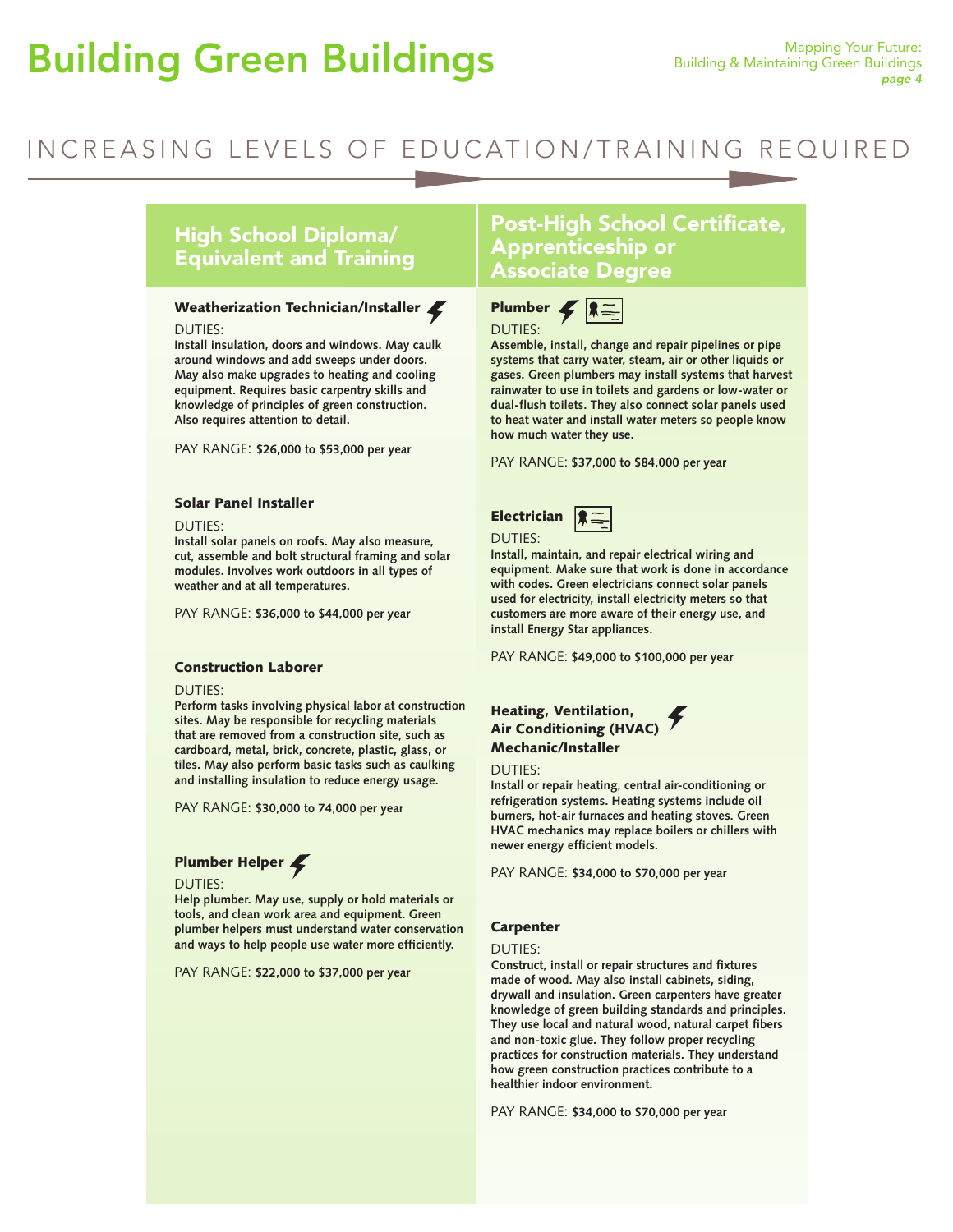# Put Yourself on the Map: How to Use This Brochure

Like any map, this Career Map helps you find your way to new places – in this case, a bunch of careers within one specific industry. (An industry is a loosely defined area of businesses engaged in similar work.) As you read, ask yourself: what different kinds of jobs are there? How could one job lead to the next? Which ones will I like? How much money can I earn, and how long will it take me to get there? What kind of training do I need?

One of the best ways to find a satisfying career is to get clear about your personal interests and strengths. What do you most enjoy doing? What do your friends, teachers, parents say you do best? Do you prefer to work with people, ideas or things? Do you want to be in charge, or work alongside your peers? Which of these jobs will let you be your best?

Once you've found a path that sounds like a good fit, it's time to test it out. Find someone who works in the industry – ask your friends, parents, teachers and neighbors if they can introduce you. Ask if they are willing to talk with you for a few minutes. This is called an "informational interview." You're not asking them to find you a job; you're only asking to listen and learn about their experience. If you ask in a professional manner, many people are happy to speak with you. (If you're nervous about this, ask a teacher, guidance counselor or parent to help.)

**Find someone who works in the industry – ask your friends, parents, teachers and neighbors if they can introduce you.**

Before you meet with the person, reread this brochure and write down any questions you have, for example:

- $\blacksquare$  What do you spend your day doing in this job?
- $\blacksquare$  How did you get started in this field?
- $\blacksquare$  How much reading, writing or math do you do in your job?
- How do people dress at the work place?
- $\blacksquare$  Do you have a routine set of tasks you do every day or do you do something different every day?
- $\blacksquare$  Do you work the same schedule every week, or does it change?
- $\blacksquare$  What courses would I take in high school or college to prepare for this job?
- $\blacksquare$  What is my next step after high school if I am interested in this field?
- Where can I find people who can help me learn more about this field?

Make sure to send a thank you note, and in no time you'll be on your way. For more information about this industry and many others, you can visit www.careerzone.ny.gov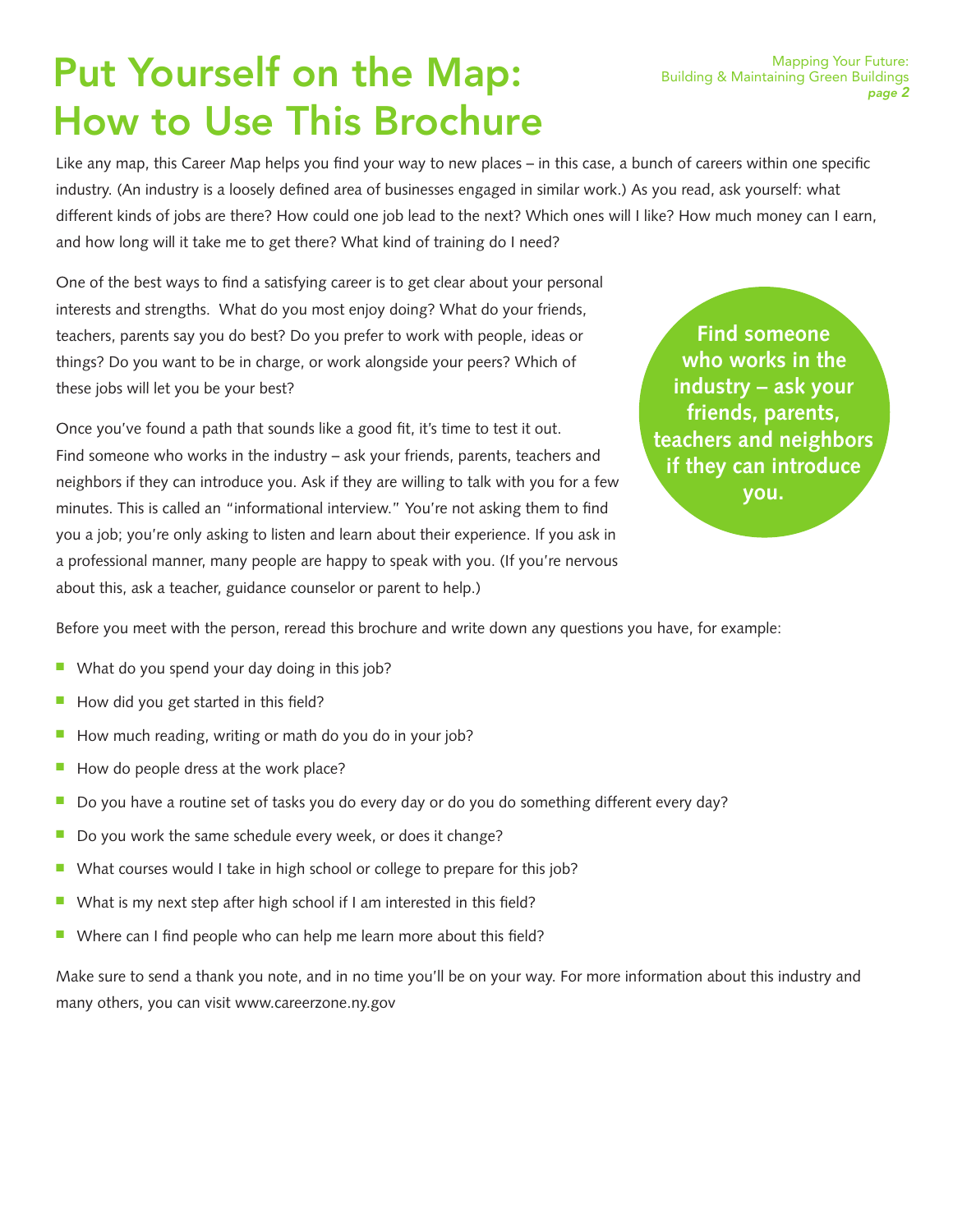# Building Green Buildings **Building & Maintaining Green Buildings** *continued*

# INCREASING LEVELS OF EDUCATION/TRAINING REQUIRED

### Bachelor's Degree

### Energy Auditor/Home Energy Rater

### DUTIES:

**Compile data on energy use, analyze energy usage and prepare reports on a building's or home's total energy profile. Inspect property to identify costeffective, energy-saving measures and improvements. May work with energy modeling software to determine energy use patterns. The skills involved in an audit vary depending on a building's size and the complexities of its systems. Knowledge of construction and building operations is critical.**

PAY RANGE: **\$72,000 to \$87,000 per year**

### Cost Estimator

### DUTIES:

**When a new building is being planned, estimate how much it will cost to build. These estimates help architects and owners keep the project within budget. In green construction, there are often added costs for energy-efficient windows or more efficient mechanical and plumbing systems. These added costs during construction may lead to energy savings in operating the building after it is built.** 

PAY RANGE: **\$52,000 to \$101,000 per year**

### Construction Manager

#### DUTIES:

**Plan, direct or coordinate the construction of buildings and systems. Make sure the work is done the right way, whether it is new construction, renovation, weatherization or installation of solar panels. Green construction managers incorporate sustainability into the design phase of construction, and make sure the trades people who work on the project are trained on green construction requirements and practices.**

PAY RANGE: **\$69,000 to \$170,000 per year** 



**Plan, design, and oversee construction projects and facilities, including buildings and systems for water supply and sewage treatment. Green civil engineers study the environmental impacts of engineering decisions, minimize environmental impacts and support sustainability goals.**

PAY RANGE: **\$62,000 to \$105,000 per year**



**Plan and design buildings, such as homes, offices, stores and factories. Green architects include elements of the environment that other people may not think of, such as a building's orientation to the sun. They work closely with other professionals, such as engineers and landscape architects.**

PAY RANGE: **\$53,000 to \$100,000 per year**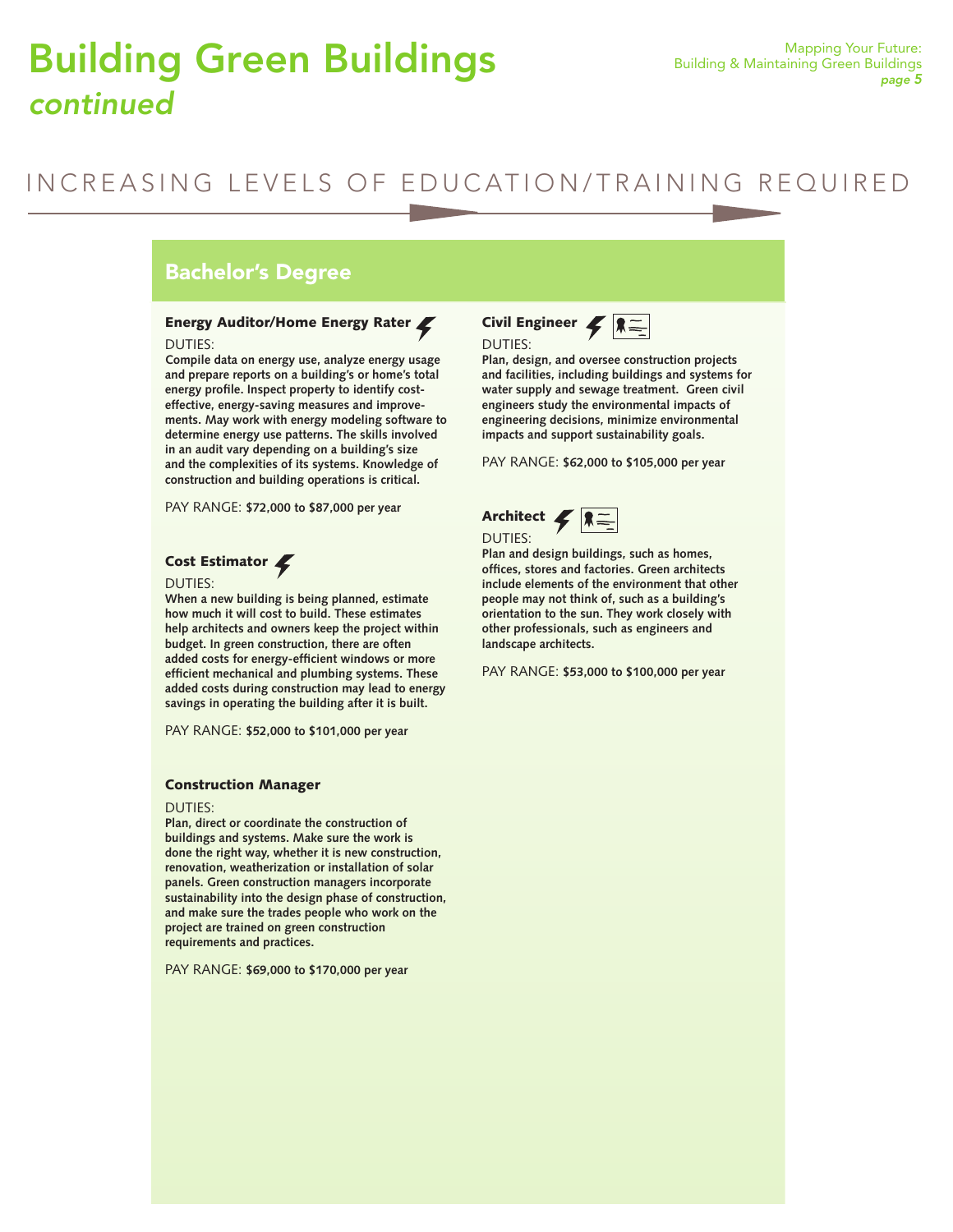# Types of Employment

|                                          | <b>HOURS/WEEK</b>        | <b>SCHEDULE</b>       | <b>WAGE/SALARY</b>                                         | <b>PAYMENT</b>                                                    | <b>COMMON</b><br><b>BENEFITS</b>                                              |
|------------------------------------------|--------------------------|-----------------------|------------------------------------------------------------|-------------------------------------------------------------------|-------------------------------------------------------------------------------|
| <b>Full-Time</b>                         | Usually 35+              | Steady                | Annual                                                     | Weekly or<br>bi-weekly                                            | Paid sick leave,<br>vacation time,<br>health insurance,<br>retirement savings |
| Part-Time                                | Usually <35              | May vary              | Hourly                                                     | Weekly or<br>bi-weekly                                            | Usually none                                                                  |
| <b>Temp</b>                              | As needed by<br>employer | May vary              | Hourly                                                     | Weekly or<br>bi-weekly                                            | Usually none                                                                  |
| <b>Per Diem</b>                          | As needed by<br>employer | Daily or<br>Per Shift | Hourly                                                     | Weekly or<br>bi-weekly                                            | Usually none                                                                  |
| Self-employed<br>aka<br><b>Freelance</b> | Varies                   | Varies                | Negotiate rate of<br>pay with client                       | Upon completion<br>of work or on a<br>schedule of<br>deliverables | None: must pay own<br>taxes and health<br>insurance                           |
| Union                                    |                          |                       | Typically higher than<br>comparable<br>non-union positions |                                                                   | As negotiated by<br>the union with the<br>employer on behalf<br>of members    |

### **What are some sample career paths that people can follow?**

Industry experts say that people move up based on their technical ability and their social and workplace skills. The better they perform in their jobs and the more they excel, the more likely they'll be promoted. Within the solar industry, people move from roofer to solar installer, from the field to the office and then to being a supervisor. To move up from being a construction worker to a construction manager, a person needs a college degree.

There are career pathways in building maintenance within residential buildings, from porter to doorman or handyman, and then potentially to building superintendent. Many of these jobs are covered by labor union agreements. To take advantage of these pathways individuals need additional technical, communication, and interpersonal skills. It helps to know green practices in building maintenance.

Resident or property managers often have trade or technical backgrounds while others may have studied architecture or engineering. There are very few specific degrees for property management—much must be learned on the job.

Sales and marketing jobs require both good people skills and good technical skills about sustainability. There are programs that combine both of these for people with a passion for green.

| For more information on careers in this industry:                                                           |                           |  |  |  |
|-------------------------------------------------------------------------------------------------------------|---------------------------|--|--|--|
| http://www.greencareersny.com/                                                                              | http://gpro.org/          |  |  |  |
| http://www.labor.ny.gov/youth/green-jobs.page                                                               | http://www.1000supers.com |  |  |  |
| http://www.nyserda.ny.gov/Energy-Efficiency-and-Renewable-Programs/Green-Jobs-Green-New-York/Workforce.aspx |                           |  |  |  |
| For information about the DOE CTE Programs:                                                                 |                           |  |  |  |
| http://schools.nyc.gov/ChoicesEnrollment/CTE/Parentsandstudents/default.htm                                 |                           |  |  |  |
| http://CTECouncil.org                                                                                       |                           |  |  |  |
| Where can I get additional general information on careers?                                                  |                           |  |  |  |
| For careers in New York State: www.careerzone.ny.gov                                                        |                           |  |  |  |
| For general career information, including videos of nearly 550 careers: www.acinet.org                      |                           |  |  |  |
| For general career information: www.bls.gov/k12/                                                            |                           |  |  |  |

**Office of Postsecondary Readiness (OPSR) New York City Department of Education 52 Chambers Street New York, NY 10007**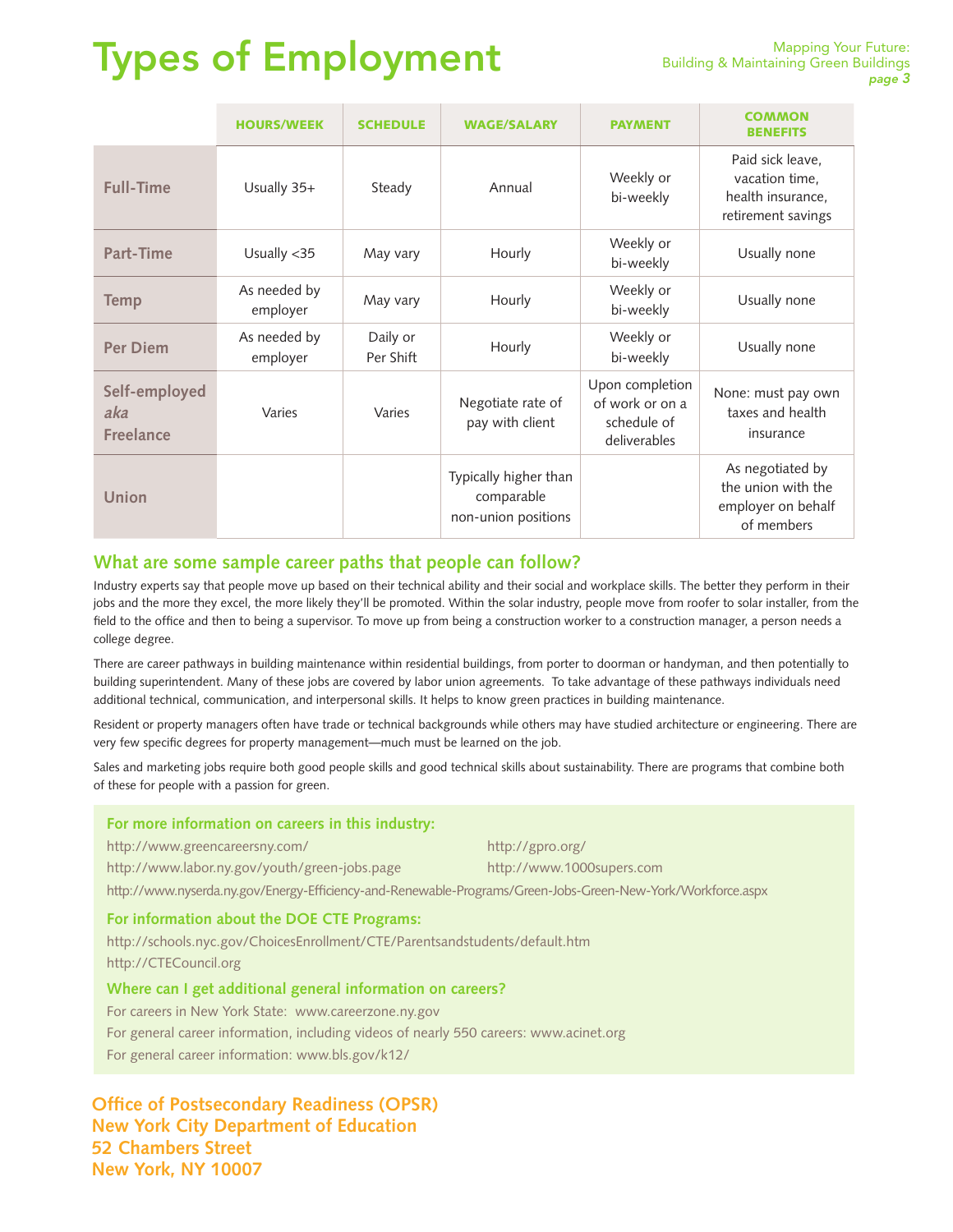# Maintaining Green Buildings Mapping Your Future:

# INCREASING LEVELS OF EDUCATION/TRAINING REQUIRED

### High School Diploma/ **Equivalent**

### Janitors, Cleaners, and Porters

### DUTIES:

**Keep buildings in clean and orderly condition. Use green cleaning products. May perform routine maintenance activities. Responsible for separating recyclables such as paper, newsprint, cardboard, glass, metal, and plastic according to NYC recycling law.**

PAY RANGE: **\$20,000 to \$39,000 per year**

# Post-High School Certificate, On-the-Job Training or Associate Degree

### Handyperson

### DUTIES:

**Fix leaky faucets, replace inefficient light bulbs, install low-flow faucets, and replace old parts. May also keep machines, equipment, and the structure of a building in good condition. These simple, cheap, and effective strategies make a building more energy-efficient.**

PAY RANGE: **\$27,000 to \$50,000 per year**

### Stationary Engineer/ Boiler Operator



### (also called Operating Engineer in NYC) DUTIES:

**Control and maintain equipment that is used to generate heat, air conditioning, and/or electricity in all types of buildings. Make sure that equipment is operating properly. May require knowledge of building automation systems, which are computerized networks designed to monitor and control a building's mechanical and lighting systems to use less energy.** 

PAY RANGE: **\$54,000 to \$87,000 per year**

### Building Controls Systems Technician

### DUTIES:

**Inspect, maintain, repair, and replace building mechanical and electrical systems including building automation control systems. Requires understanding of building systems plus advanced skills in programming, networking, and systems integration. Building management systems are used to monitor and manage energy usage.**

PAY RANGE: **\$63,000 to \$77,000 per year** 

### Bachelor's Degree or Extensive Experience

### Building Superintendent

DUTIES:

**Maintain a building's good physical condition. Make sure machinery and building systems operate efficiently and smoothly. May supervise other staff in the building. A "Green Super" also knows about measuring energy usage, analyzing water-saving techniques, recycling, green cleaning, and energy-saving appliances. Also uses energy-efficient practices, related to heating, ventilation, air conditioning, and lighting.**

PAY RANGE: **\$70,000 to \$86,000 per year**

### Resident Manager

### DUTIES:

**Make sure the property or building operates smoothly, looks nice and keeps its value. Green resident managers oversee the maintenance of multifamily residential buildings and maintain energy and water efficiency; schedule and coordinate repairs of building systems by outside experts; communicate with maintenance staff to identify patterns in energy use and propose building-wide solutions; and identify incentive programs that can help pay for building energy efficiency upgrades.** 

PAY RANGE: **\$57,000 to \$130,000 per year**

### Mechanical Engineer  $\leq$   $\approx$ DUTIES:

**Oversee installation, operation, maintenance, and repair of equipment such as centralized heat, gas, water, and steam systems. May be responsible for making sure that building systems are operating the way they are supposed to and in sync with one another, so that there are more energy savings and that other green standards are being met. Mechanical Engineering requires specialized education at the bachelor's degree level.**

PAY RANGE: **\$59,000 to \$104,000 per year**